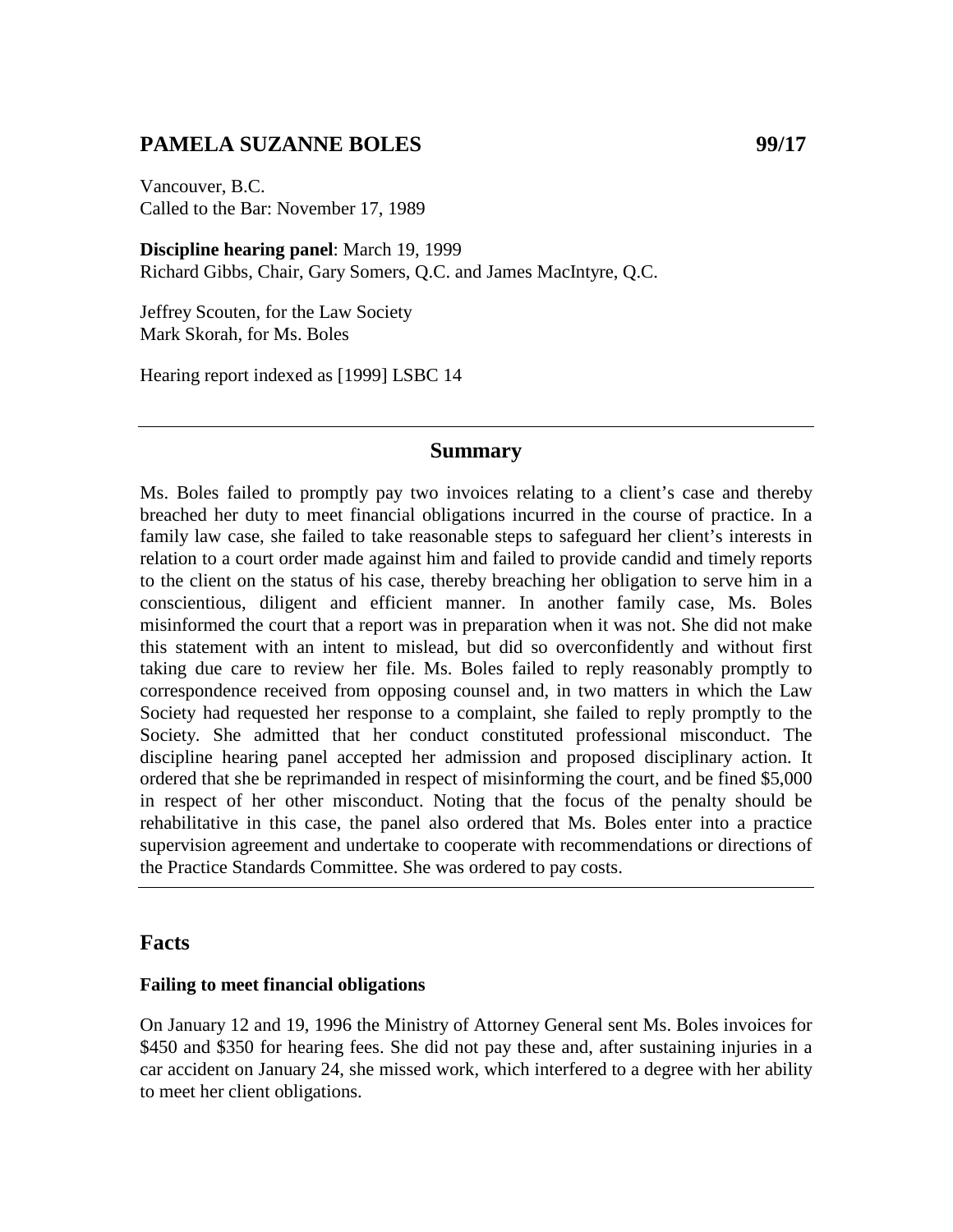The Ministry wrote to Ms. Boles on March 5 to request immediate payment and left telephone messages for her in April and May, 1996. The Ministry again wrote to demand payment on July 16 and copied the letter to the Law Society. Ms. Boles did not respond to the correspondence or messages. The Law Society wrote to Ms. Boles several times between August and September requesting a response. On September 30, 1996 Ms. Boles paid the Ministry invoices and confirmed to the Society that she had done so.

In another matter, while representing the plaintiff in a personal injury case, Ms. Boles retained a vocational rehabilitation consulting firm to prepare a report. The firm sent six invoices totalling \$4,349.55 between April 30 and August 30, 1996. Between July 18 and October 16, the firm sent Ms. Boles five reminders about outstanding invoices. On October 18, the firm made a complaint to the Law Society.

During this time, Ms. Boles was taking steps to assess party and party costs, including those relating to the consulting firm's accounts, but the hearing was adjourned repeatedly. She advised the consulting firm that the matter was set for October 25 and that she expected payment soon after. That hearing was further adjourned. On October 28 Ms. Boles contacted the Law Society for practice advice about the consulting firm's accounts which the opposing side was disputing. She was told it was a civil matter between her and the expert and that she could look for the expert to prove the value of the account, but otherwise she had retained the expert and had the liability. Ms. Boles thought from this conversation that she had been advised not to pay the outstanding accounts until the dispute was resolved.

On October 30, 1996 the Law Society complaints department wrote to Ms. Boles requesting her explanation of the complaint made by the consulting firm. On November 4 Ms. Boles replied that her office had a number of telephone discussions with the firm asking them to defend their account, but had not received a response. Ms. Boles wrote to the Law Society on January 7, 1997 stating that her failure to recover the consulting firm's disbursement from the opposing party "may be as a result of [the firm's] refusal to provide the information requested ..." This was an incorrect statement as the only time Ms. Boles' staff had requested information from the consulting firm was the previous day (January 6), and the firm had promptly responded.

Ms. Boles paid the consulting firm's accounts in full on February 27, 1997.

### **Failing to serve a client in a conscientious and diligent fashion**

In December, 1995 Ms. Boles represented Mr. M in defending an action brought under the *Family Relations Act* by his former wife from whom he had been divorced for many years. His former wife sought custody of their teenage son and increased interim child maintenance.

Ms. Boles filed an affidavit for Mr. M to oppose the application. Ms. Boles took the position in discussions with opposing counsel and in her submissions to the court that the action was procedurally misconceived and ought to have been brought under the *Divorce*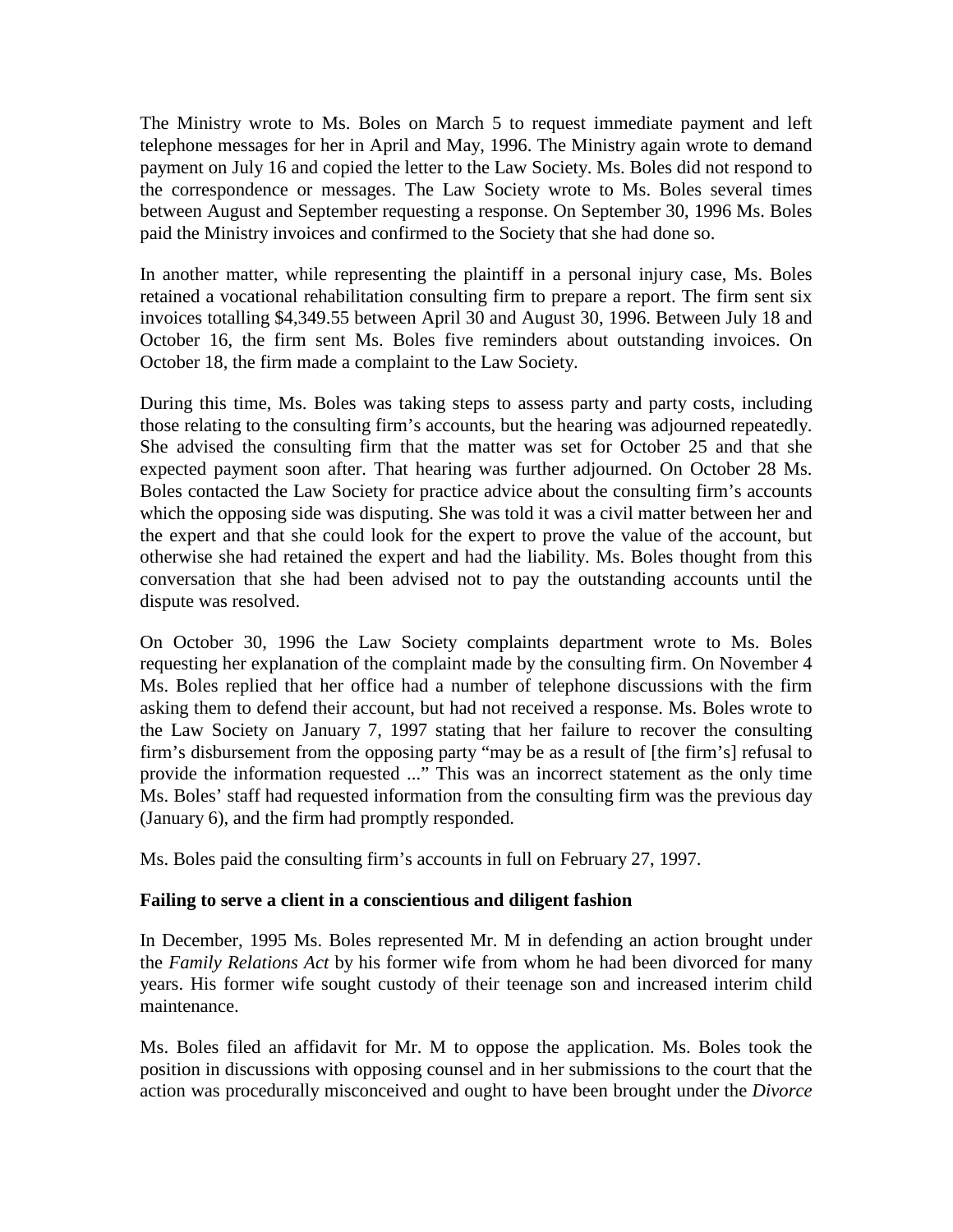*Act*, not the *Family Relations Act*. In court on December 13 she sought and obtained an adjournment to January 10, 1996. Opposing counsel wrote to say that, to avoid the procedural dispute, he was prepared to issue a petition under the *Divorce Act* and expected Ms. Boles' consent to use material already filed. Ms. Boles left on vacation the next day and did not return until January 4 or 5, 1996.

Ms. Boles did not contact Mr. M to advise him of the outcome of the December 13 hearing and did not return his telephone messages enquiring about the status of the matter.

Ms. Boles and opposing counsel did not communicate about the January 10, 1996 court date. On January 10 opposing counsel appeared in chambers and obtained an order in Ms. Boles' absence that Mr. M pay interim support of \$300 a month. He faxed information about the order to Ms. Boles on January 12.

After Mr. M heard from his former wife that Ms. Boles had not appeared in court, he called her on January 12. Ms. Boles told him she did not know what happened in court but would obtain the clerk's notes to find out. Between January 15 and 23 Mr. M left several messages to receive an update, but Ms. Boles did not reply. On January 30 Ms. Boles' staff sent Mr. M several documents at his request, including the January 10 court order. The staff also advised Mr. M that Ms. Boles had been in a car accident on January 24.

On January 31, Mr. M faxed Ms. Boles a letter with several questions about the court order. While Mr. M was waiting to hear back, his former wife served a garnishing order after judgment. Mr. M faxed and called Ms. Boles urgently requesting a response, but she did not respond. He complained to the Law Society on February 6.

### **Misinforming the court through lack of due care**

In 1995 Ms. Boles represented Ms. D in a matrimonial dispute with Mr. D, primarily respecting custody of their daughter. Ms. D had three other children from a prior marriage and was involved in legal proceedings relating to that marriage as well.

Mr. D sought an order for a custody and access report under section 15 of the *Family Relations Act*. Ms. Boles advised a Supreme Court judge that there was already a section 15 report in preparation in relation to the prior matrimonial proceeding. She expressed the view that "these children are being assessed to death." In fact, the report ordered in the prior matrimonial proceeding was limited to determining where the eldest child wished to live. Although Ms. Boles believed her statement about the report was true, it was not. She did not intend to mislead the court, but she did not exercise proper care in reviewing her file.

### **Failing to respond promptly to the Law Society and another lawyer**

While representing Ms. D in her prior matrimonial proceeding in 1995, Ms. Boles received a letter from opposing counsel stating that he understood the clients had settled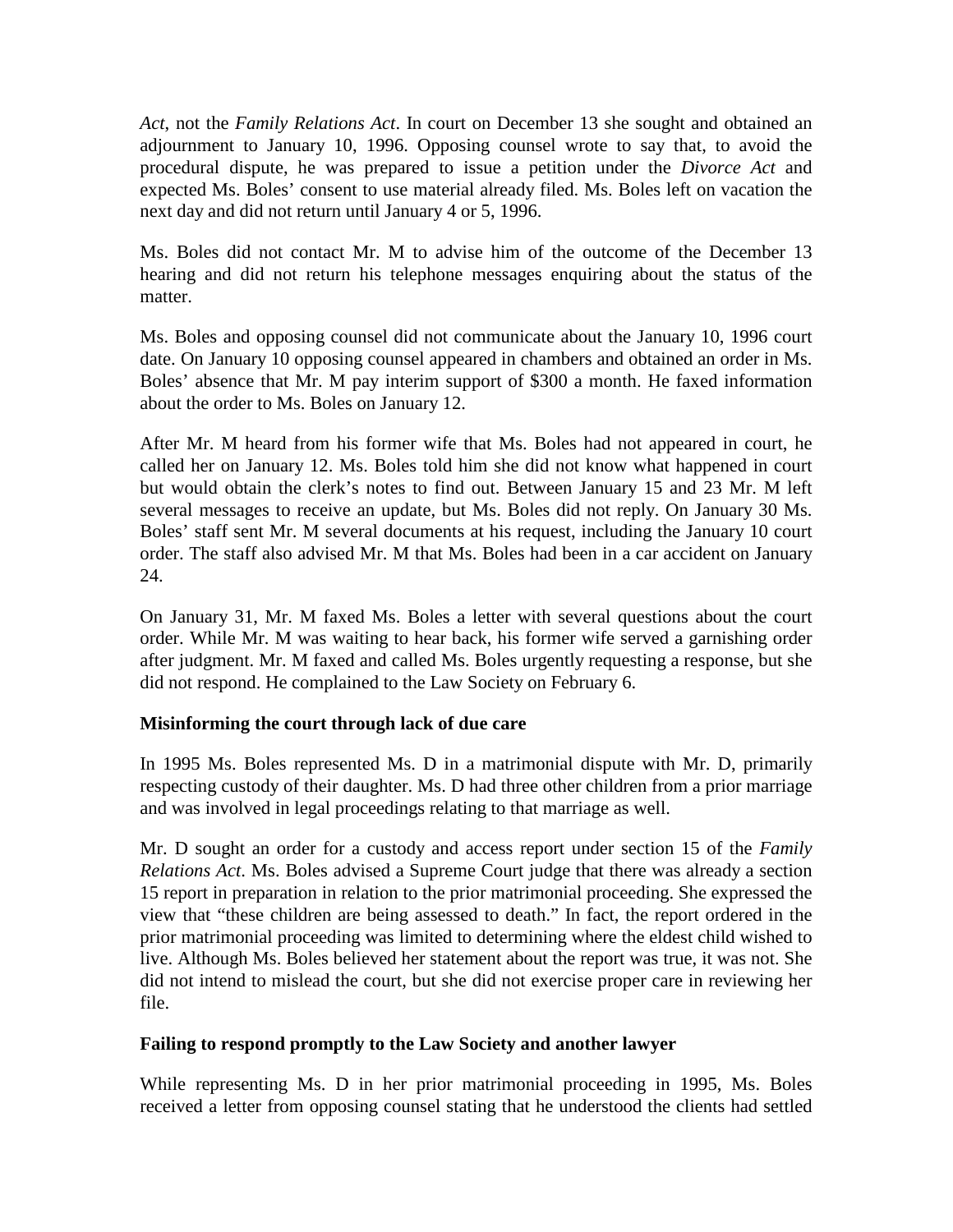the matter between themselves. He wished confirmation of this as soon as possible. If there was no settlement, opposing counsel wished to schedule a hearing. He wrote to Ms. Boles six times between June 28 and October 25, 1995. His client complained to the Law Society in January, 1996 about Ms. Boles' failure to respond.

On this complaint and on another, Ms. Boles also failed to reply promptly to Law Society correspondence requesting her explanation.

\* \* \*

After issuance of a citation, Ms. Boles agreed to undergo a practice review. The review took place in August, 1997 and the reviewers issued a report in October that raised several concerns relating to her fitness to practise.

# **Decision**

Ms. Boles admitted to professional misconduct in:

- failing to pay financial obligations incurred in the course of her practice (contrary to Chapter 2, Rule 2 of the *Professional Conduct Handbook*);
- failing to safeguard a client's interests in relation to a court order against him and failing to respond to that client's repeated enquiries (contrary to her duty to serve her client in a conscientious, diligent and efficient manner under Chapter 3, Rule 3 of the *Handbook*);
- misinforming the court through lack of due care;
- failing to respond promptly to the Law Society (contrary to Chapter 13, Rule 3 of the *Handbook*);
- failing to respond promptly to opposing counsel (contrary to Chapter 11, Rule 6 of the *Handbook*).

Ms. Boles' admission was accepted pursuant to Rule 4-22 by the Discipline Committee and the discipline hearing panel.

# **Penalty**

The hearing panel expressed concern that Ms. Boles had undergone a conduct review in 1994 for similar conduct in failing to pay the accounts of a creditor of her practice. The panel noted that her conduct in the current matter related to both discipline and competency. She was a capable advocate and, in the circumstances, it was in the best interests of the public and in her best interest that the focus of the disciplinary action be rehabilitative. The panel, however, expressed doubt that rehabilitation could be the focus if the misconduct recurred.